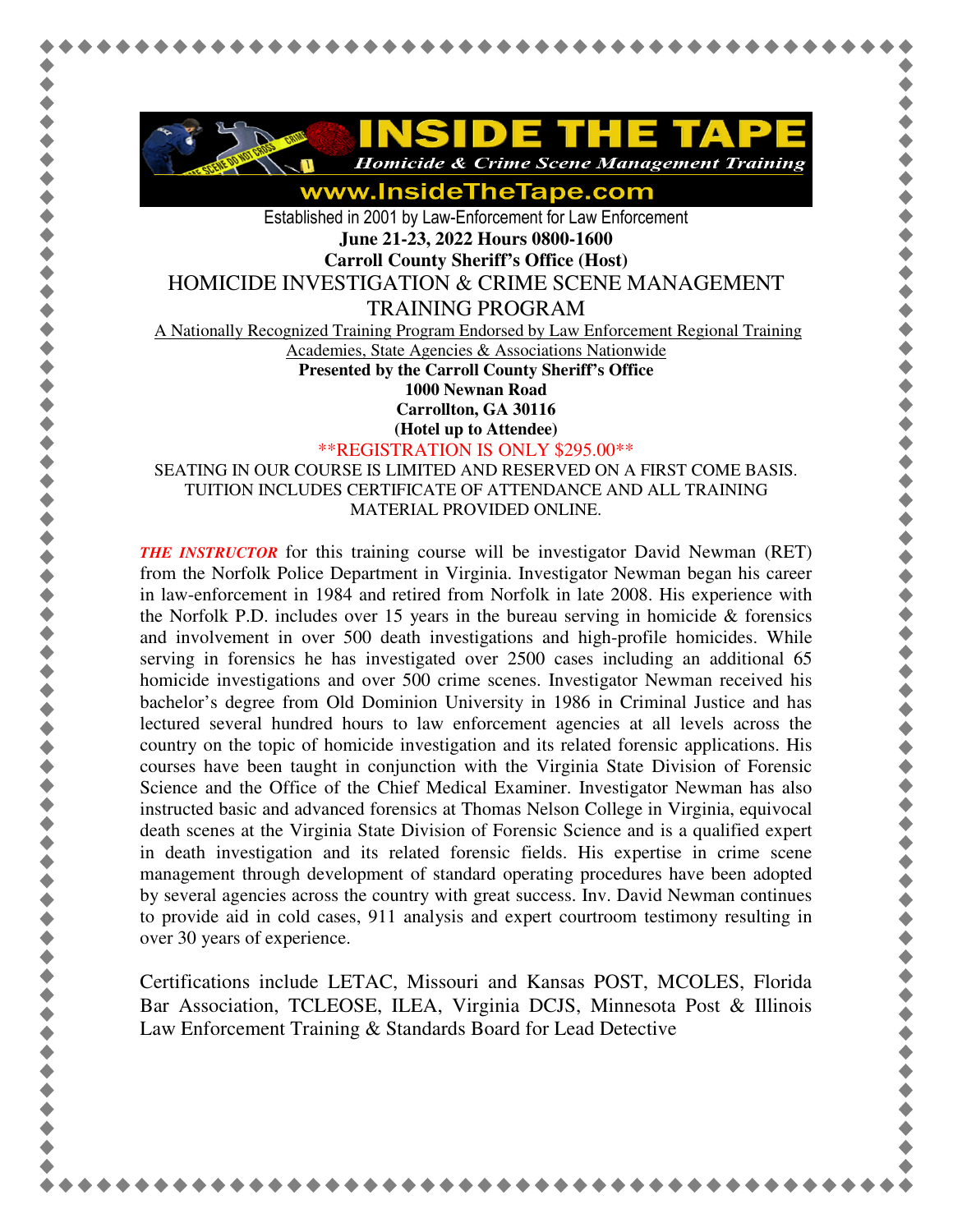## **COURSE TOPICS** ARE TO INCLUDE:

\*Development of Standard Operating Procedures Regarding the Suspicious Death Scene \*Defining and Explaining the Various Levels of Association that Exist Between the Homicide Victim and Offender (Pyramid of Association) (Solvability Factors)

\*Initial Scene Responsibilities Covering Boundaries, Canvassing (Data Collection)  $\&$ Immediate Leads (Sources)

\*Proper Crime Scene Protocol as it Relates to Death Investigation & Homicide

- \*Cold Case Investigation Strategies & Review of Solvability Factors (Case Objectives) \*Cold Case Reviews
- \*Evaluation of the 911 Call During the Active Phase through Case Reviews

\*Sources of Crime Scene Contamination & Prevention (Assessment Accountability)

- \*Categories of Circumstantial Evidence and Recognition of Contamination
- \*Victimology and Immediate Lead Indicators (High Vs. Low Risk)

\*Medical-Legal Death Investigation (Victim I.D. / Time of Death / Injury Recognition)

- \*Primary & Secondary Crime Scenes (Proper Definition)
- \*Crime Scene Sequence Event Determination Model Employing Scientific Method \*Crime Scene Evaluation (Execution of the Walk-thru)
- \*Crime Scene Indicators Related to Motive, Manner of Death & Method of Operation

\*DNA Review and Touch Evidence (Familial DNA & Phenotyping) (Genealogy)

- \*Specific Types of Crime Scenes & Related Forensic Disciplines
- \*Case Review (To Change Each Course)
- \*Suicide and Equivocal Death Scene Investigation Analysis of Equivocal Death
- \*SIDS Review and Infant Homicide Scene

Inside the Tape has been committed to providing quality training to law-enforcement agencies since 2001 without raising tuition rates or cancelling classes. We have added more in-depth topics and several new case reviews to our program which continues to receive high marks from law enforcement at all levels across the country and has been used as a model for homicide scene management by agencies such as the Cincinnati, Austin, Detroit, Atlanta and St Paul Police in Minnesota. Several agencies contract our program out for in-service training and have implemented our methodologies and crime scene management principles with great success resulting in higher clearance and conviction rates. Our courses have also been certified by the Illinois Law Enforcement Training and Standards Board by the Law and Justice Commission as required training to serve as a lead detective in the state.

REGISTER ONLINE AT WWW.INSIDETHETAPE.COM

Simply go to the calendar page and click the on-line registration link for the Carroll County Course. Print out the registration form and complete including method of payment. Fax the registration to 1-866-529-6152. You will receive a confirmation within 24 hours and a receipt if paying by credit card. Once payment is made refunds are not issued but credits are given for any future training course offered in the U.S.

INVESTIGATOR DAVID NEWMAN (RET) NORFOLK POLICE DEPARTMENT HOMICIDE & FORENSIC SECTION

INSIDETHETAPE@COX.NET WWW.INSIDETHETAPE.COM **Phone:** (757) 748-1991 **Fax:** (866) 529-6152 **Toll Free: (800) 297-6007**